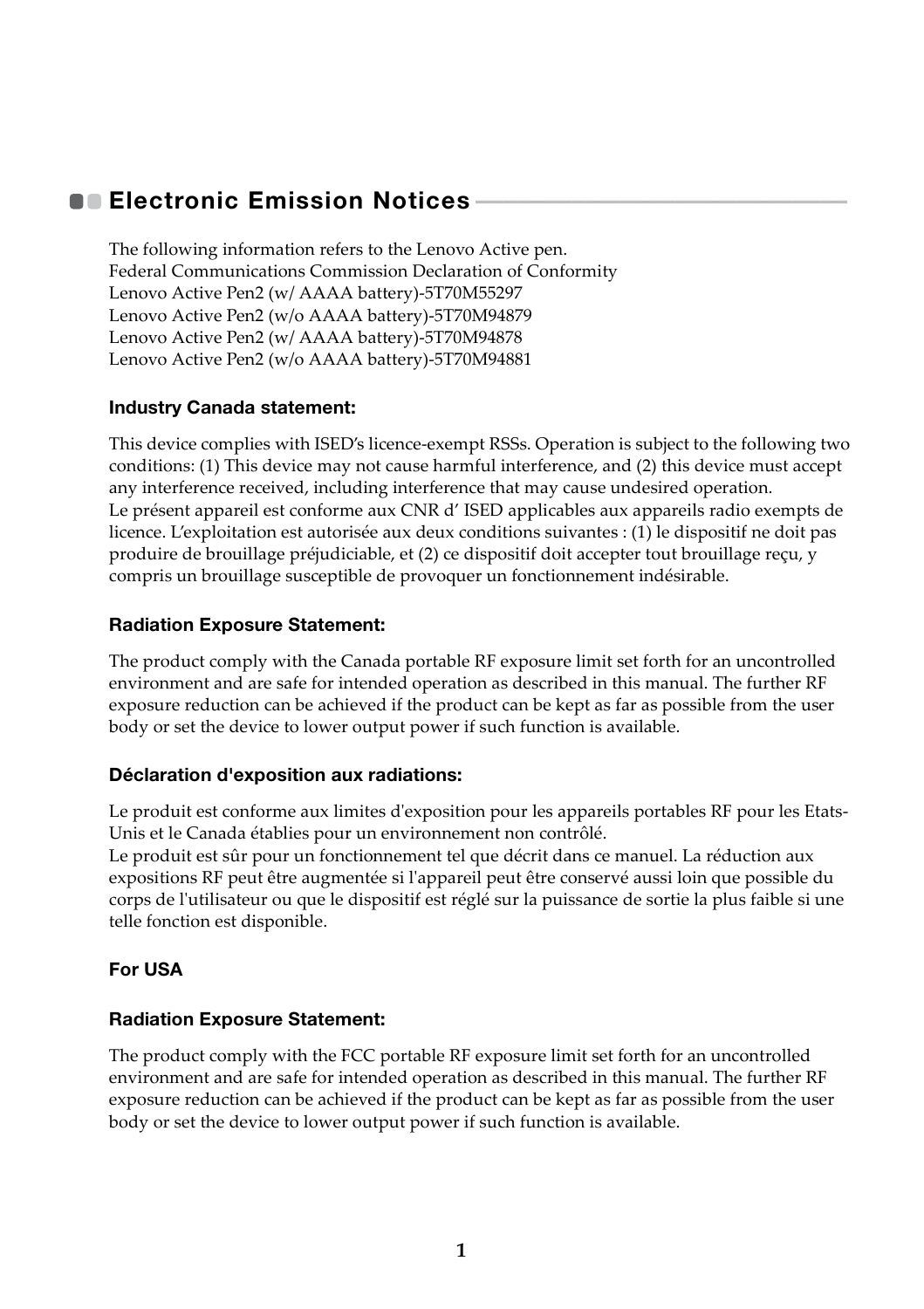#### **Federal Communication Commission Interference Statement**

This device complies with Part 15 of the FCC Rules. Operation is subject to the following two conditions: (1) This device may not cause harmful interference, and (2) this device must accept any interference received, including interference that may cause undesired operation.

This equipment has been tested and found to comply with the limits for a Class B digital device, pursuant to Part 15 of the FCC Rules. These limits are designed to provide reasonable protection against harmful interference in a residential installation. This equipment generates, uses and can radiate radio frequency energy and, if not installed and used in accordance with the instructions, may cause harmful interference to radio communications. However, there is no guarantee that interference will not occur in a particular installation. If this equipment does cause harmful interference to radio or television reception, which can be determined by turning the equipment off and on, the user is encouraged to try to correct the interference by one of the following measures:

- Reorient or relocate the receiving antenna.
- Increase the separation between the equipment and receiver.
- Connect the equipment into an outlet on a circuit different from that to which the receiver is connected.
- Consult the dealer or an experienced radio/TV technician for help.

FCC Caution: Any changes or modifications not expressly approved by the party responsible for compliance could void the user's authority to operate this equipment.

This transmitter must not be co-located or operating in conjunction with any other antenna or transmitter.

#### **Korean Class B compliance statement**

B급 기기 (가정용 방송통신기자재) 이 기기는 가정용(B급) 전자파적합기기로서 주로 가정에서 사용하는 것을 목적으로하며, 모든 지역에서 사용할 수 있습니다.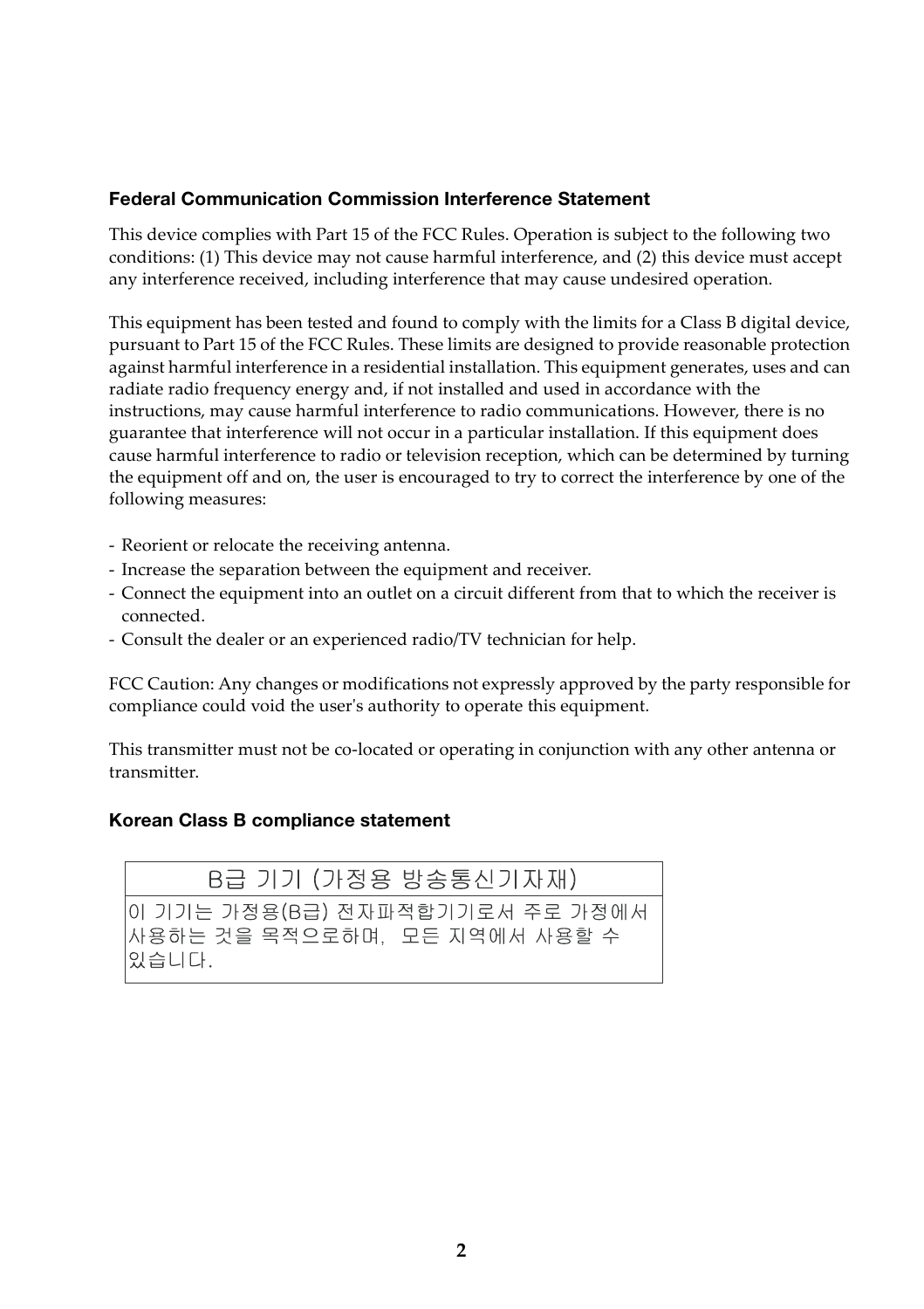#### **China RoHS**

为满足中国电子电气产品有害物质限制相关的法律法规和其他要求, 联想公 司对本产品中有害物质, 按部件分类, 声明如下。

| 部件名称                                      | 有害物质     |       |       |                 |       |                      |
|-------------------------------------------|----------|-------|-------|-----------------|-------|----------------------|
|                                           | 铅(Pb)    | 汞(Hg) | 镉(Cd) | 六价铬<br>(Cr(VI)) | (PBB) | 多溴联苯 多溴二苯醚<br>(PBDE) |
| 印刷电路板<br>组件*                              | $\times$ | О     | Ω     |                 |       |                      |
| 外壳及附件                                     | $\times$ |       |       |                 |       |                      |
| 本表格依据 SJ/T 11364 的规定编制。<br>某些型号的产品可能不包含表中 |          |       |       |                 |       |                      |

的部分部件。

○: 表示该有害物质在该部件所有均质材料中的含量均在 GB/T 26572 规定的限量要求以下。

×: 表示该有害物质至少在该部件的某一均质材料中的含量超出 GB/T 26572 规定的限量要求。标记"×"的部件,皆因全球技术发展 水平限制而无法实现有害物质的替代。

\*印刷电路板组件包括印刷电路板及其零部件, 电容和连接器等。 根据产品型号不同,您所购买的产品可能不会含有以上所有部件。



在中华人民共和国境内销售的电子信息产品必须标识此标志。 圆圈内的数字表示正常使用状态下产品的环保使用期限。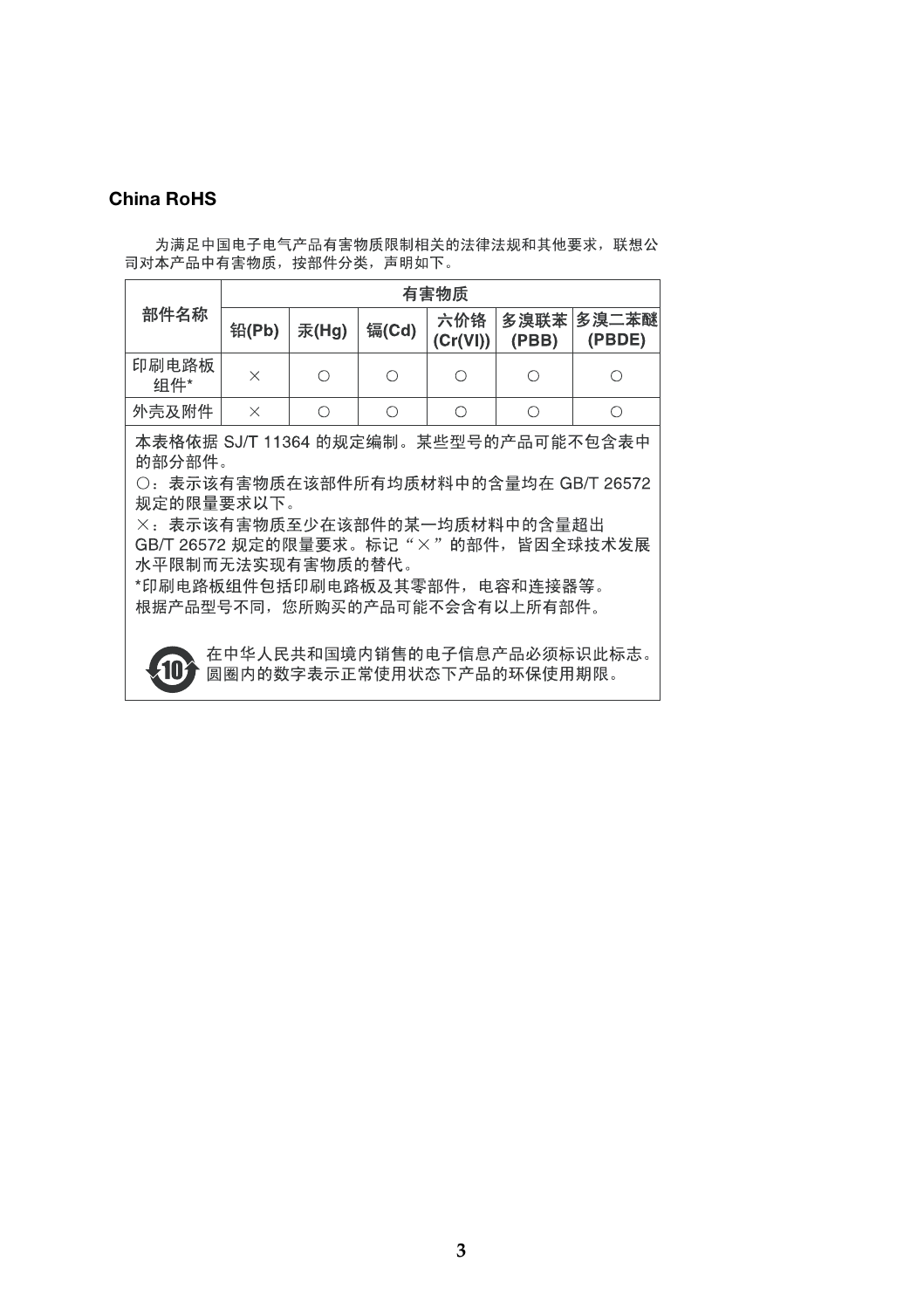# **To use the Lenovo Active Pen2 (on select models) -**

Select models are equipped with the Lenovo Active Pen2, which can be used as a Lenovo Active Pen. For details about the function of the Lenovo Active Pen, see page 18. More functions can be used after successful paring.

## **Paring**

**Press and hold the Bluetooth button for more than three seconds to enter pairing mode.**



## **Functions**

**One-click function of the Bluetooth button**

Depends on the app preinstalled.



**Double-click function of the Bluetooth button**

Depends on the app preinstalled.